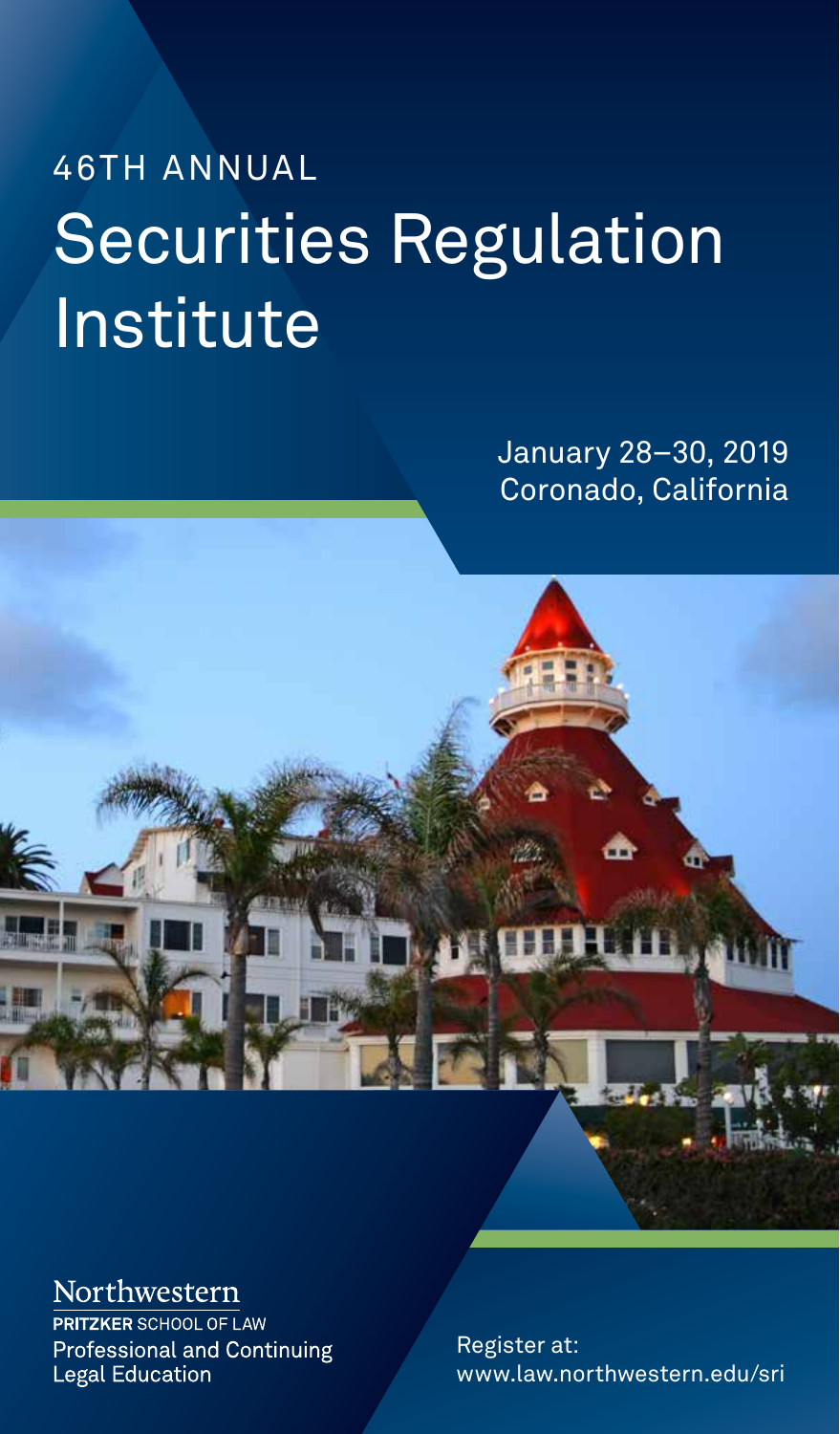# **Highlights**

- Keynote Address by SEC Commissioner Hester M. Peirce
- The Delaware Supreme Court's Chief Justice Strine
- SEC senior staff members
- Former Department of Justice Deputy Attorney General Sally Yates
- Ever popular panels on Disclosure Challenges, Capital Markets, M&A, Accounting, and more
- New panels on Cryptocurrency and ESG

# **And**

- Earn up to 19.5 CLE credit hours
- Engage with 400 in-house counsel, firm attorneys, regulators, and other thought leaders
- See why 93% of attendees recommend the Institute to their colleagues

# **Monday, January 28, 2019**

7:45 a.m. Registration and Continental Breakfast

#### 8:45–9 a.m. Welcome and Overview

Juliann Cecchi, Assistant Dean, External Partnerships, Northwestern Pritzker School of Law, Chicago

Meredith B. Cross, Institute Chair, Wilmer Cutler Pickering Hale and Dorr LLP, Washington, DC



# 9–9:45 a.m.

#### Alan B. Levenson Keynote Address

Hester M. Peirce, Commissioner, U.S. Securities and Exchange Commission, Washington, DC

#### 10–11:15 a.m. Cryptocurrency and Blockchain

- •Bitcoin, ICOs, ether, and more: sorting out the key regulatory issues
- •Doing cryptocurrency offerings the right way
- •Where is SEC Enforcement?

#### SESSION CHAIR

Robert H. Rosenblum, Wilson Sonsini Goodrich & Rosati, Washington, DC

#### PANELISTS

William H. Hinman, Director, Division of Corporation Finance, SEC, Washington, DC

Lee A. Schneider, General Counsel, Block.one, New York City

Rebecca J. Simmons, Sullivan & Cromwell LLP, New York City

11:30 a.m.–12:45 p.m.

#### Crisis Management: Governance, Disclosure, and the Dos and Don'ts

- •Primary dos and don'ts in any major crisis
- •How to handle #MeToo crises: lessons learned
- •When the activist comes calling: focusing on the short term, planning for the long term

#### SESSION CHAIR

Mary Jo White, Debevoise & Plimpton LLP, New York City

#### PANELISTS

Brad D. Brian, Munger, Tolles & Olson LLP, Los Angeles and San Francisco

Joele Frank, Managing Partner, Joele Frank, Wilkinson Brimmer Katcher, New York City

David A. Katz, Wachtell, Lipton, Rosen & Katz, New York City

Sara E. Moss, EVP and General Counsel, The Estee Lauder Companies Inc., New York City

12:45–1:30 p.m. Luncheon



#### 1:30–2:30 p.m. A Conversation with Chief Justice Strine

The Honorable Leo E. Strine Jr., Chief Justice, Delaware Supreme Court, Wilmington, DE

#### 2:45–4 p.m.

# Capital Markets: Private Company Financing Through IPO, Including Direct Listings

- •SEC update: regulatory and legislative proposals
- •Key considerations and challenges in staying private longer
- •Late-stage financing deal terms and their impact on the IPO
- •Alternative offering techniques
- •Governance considerations and advising the board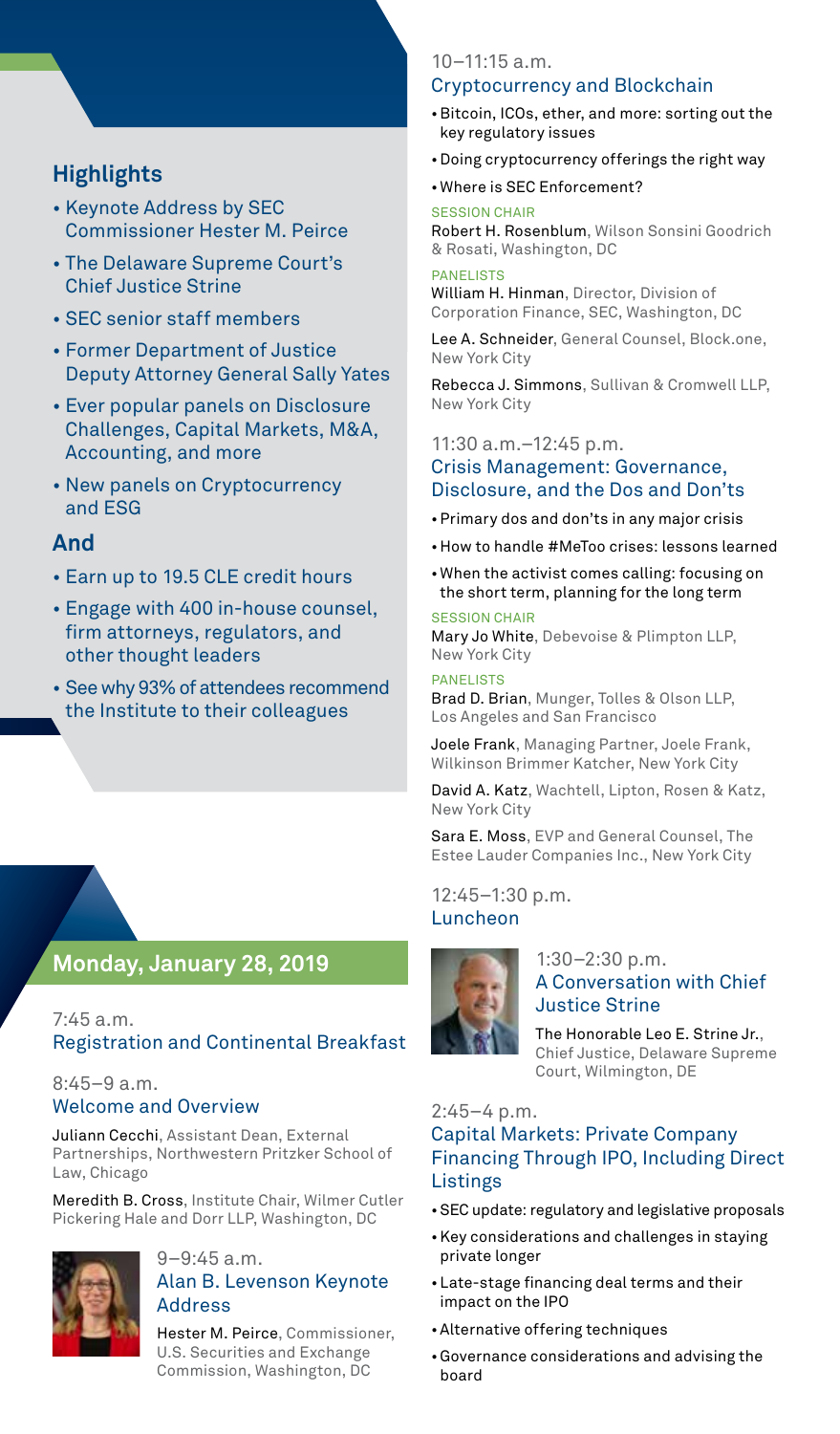#### SESSION CHAIR

Steven E. Bochner, Wilson Sonsini Goodrich & Rosati, Palo Alto, CA

#### PANELISTS

Mary Anne Becking, VP of Corporate Legal, Dropbox, San Francisco

Richard C. Blake, Gunderson Dettmer Stough Villeneuve Franklin & Hachigian, LLP, Redwood City, CA

Jeffrey Thomas, SVP, Corporate Services, Nasdaq, Inc., San Francisco

Jennifer A. Zepralka, Chief, Office of Small Business Policy, Division of Corporation Finance, SEC, Washington, DC

#### 4:15–5:30 p.m. Capital Markets for Reporting Companies: 25 Things You Need to Know

- •What to think about for follow-on offerings
- •Shelf registration: hidden issues
- •SEC staff changes to processing registration statements: how they will make a difference
- •Challenges from incorporating Exchange Act disclosures into prospectuses

#### SESSION CHAIR

Jeffrey D. Karpf, Cleary Gottlieb Steen & Hamilton LLP, New York City

PANELISTS James D. Evans, Fenwick & West LLP, Seattle

Marc D. Jaffe, Latham & Watkins LLP, New York City

David M. Lynn, Morrison & Foerster LLP, Washington, DC

Lona Nallengara, Shearman & Sterling LLP, New York City

#### 5:30–6:30 p.m. Reception Sponsored by Winston & Strawn LLP

# **Tuesday, January 29, 2019**

7:30 a.m. Continental Breakfast

8–9 a.m. Updates from SEC Senior Staff: Division of Corporation Finance William H. Hinman, Director

Shelley E. Parratt, Deputy Director

#### $9.15 - 10.30$  a.m.

#### Accounting in 2019-You Won't Be Bored: From Artificial Intelligence to Performance Measures to an All New PCAOB

- •New GAAP: from a year with the new revenue recognition standard to leases coming on the balance sheet
- •Five new PCAOB members: their new strategic plan (after public comment)
- Is your company ready for expanded audit reports with auditor commentary?
- •Corp Fin financial reporting update: Rule 3-13 waivers, performance measures, and more
- •Technology, robotics, cloud computing, and artificial intelligence
- •Culture, tone, controls, and other SEC messages for audit committees and preparers

#### SESSION CHAIR

John W. White, Cravath, Swaine & Moore LLP, New York City

#### PANELISTS

Wesley R. Bricker, Chief Accountant, SEC, Washington, DC

Duane M. DesParte, Board Member, Public Company Accounting Oversight Board, Washington, DC

Kyle L. Moffatt, Chief Accountant, Division of Corporation Finance, SEC, Washington, DC

Amie Thuener, VP, Chief Accounting Officer, Alphabet Inc., Mountain View, CA

#### 10:45 a.m.–12 p.m.

- Recurring Disclosure Challenges
- •Disclosing misconduct by management
- •Updating projections and other forwardlooking statements
- •Handling accounting restatements
- •Cybersecurity: lessons learned

SESSION CHAIR Thomas J. Kim, Institute Vice Chair, Sidley Austin LLP, Washington, DC

#### PANELISTS

Michael L. Hermsen, Mayer Brown LLP, Chicago

Keith F. Higgins, Ropes & Gray LLP, Boston

Stephanie C. Hildebrandt, SVP, General Counsel and Secretary, Archrock Inc., Houston

Mark Kronforst, Partner, Professional Practice, Ernst & Young LLP, Washington, DC

12–12:30 p.m. Luncheon



12:30–1:15 p.m. Reflections on Public Service

Sally Q. Yates, King & Spalding LLP, Atlanta

MODERATOR Dixie L. Johnson, King & Spalding LLP, Washington, DC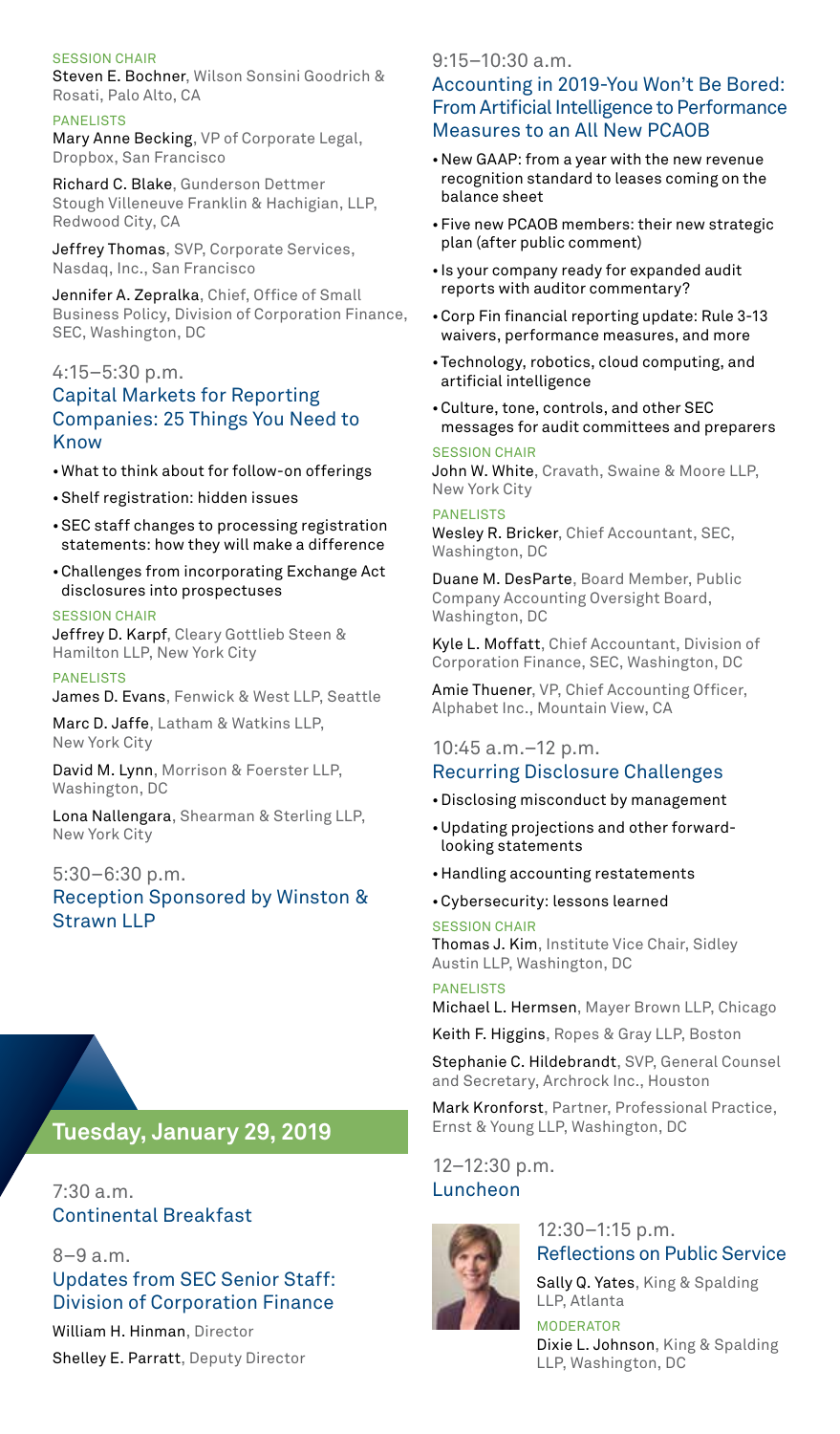#### 1:30–2:45 p.m. Mergers & Acquisitions

- Is Delaware a "sandbagging" state?
- •Tech M&A: why are non-tech buyers buying tech companies?
- •Negotiating an acquisition of a technology company: the "residuals" clause and the "no IP infringement" representation
- •Delaware appraisal update
- •Do fraud carve-outs from non-reliance clauses work?
- •Can a buyer successfully invoke a material adverse effect (MAE)-based walk right?

#### SESSION CHAIR

Richard E. Climan, Hogan Lovells US LLP, Silicon Valley, CA

#### PANELISTS

Andre G. Bouchard, Chancellor, Delaware Court of Chancery, Wilmington, DE

Melissa A. DiVincenzo, Morris, Nichols, Arsht & Tunnell LLP, Wilmington, DE

R. Scott Falk, Kirkland & Ellis LLP, Chicago

Heather J. Meeker, O'Melveny & Myers LLP, Menlo Park, CA

#### 3–4:15 p.m.

## Corporate Governance, Annual Meeting, and Proxy Statement Developments and Best Practices

- •Key developments and areas of concern
- Identifying and managing the needs and wants of engaged investors
- •State of play on shareholder proposals
- •Proxy advisory firms: likelihood of real changes in light of legislative and regulatory priorities

#### SESSION CHAIR

Brian V. Breheny, Skadden, Arps, Slate, Meagher & Flom LLP, Washington, DC

#### PANELISTS

Lillian Brown, Wilmer Cutler Pickering Hale and Dorr LLP, Washington, DC

Abe M. Friedman, CEO, CamberView Partners, LLC, San Francisco

Matthew S. McNair, Senior Special Counsel, Office of Chief Counsel, SEC, Washington, DC

Kellye Walker, EVP, Chief Legal Officer, Huntington Ingalls Industries, Newport News, VA

## 4:15–4:45 p.m. Houlihan Lokey Ice Cream Social

#### 4:45–5:45 p.m. ESG and Sustainability Reporting: Key Issues for 2019 and Beyond

- •What are investors looking for?
- •So many ways to measure: looking for the "right" way
- •Where should the information be provided?
- •Disclosure controls and procedures
- •Other key considerations for boards and management

#### SESSION CHAIR

Elizabeth A. Ising, Gibson, Dunn & Crutcher LLP, Washington, DC

#### PANELISTS

Erica Green, Senior Counsel and Head of Disclosure, Board Governance and Investment Stewardship Legal Team, The Vanguard Group, Inc., Valley Forge, PA

Courteney Keatinge, Director, Environmental, Social & Governance Research, Glass Lewis & Co., San Francisco

*Additional panelists to be announced*

# **Wednesday, January 30, 2019**

7:45 a.m. Continental Breakfast

8:15–9:15 a.m.

# Updates from SEC Senior Staff: Division of Enforcement and Office of the General Counsel

Stephanie Avakian, Co-Director, Division of Enforcement

Michael A. Conley, Solicitor, Office of the General Counsel

**MODERATOR** Stephen M. Cutler, Simpson Thacher & Bartlett LLP, New York City

#### 9:30–11 a.m.

# Defense Perspective on the SEC's Enforcement Priorities

- •Managing the ever-increasing impact of whistleblowers: demystifying the process and responding to allegations
- •Current flavors of financial reporting investigations
- •Making effective presentations to the SEC staff: beyond the basics
- •Representing entities and individuals: differing considerations, risks, and opportunities
- Intersection of SEC enforcement proceedings and class-action/derivative litigation: pitfalls and balancing interests

#### SESSION CHAIRS

Lorin L. Reisner, Paul, Weiss, Rifkind, Wharton & Garrison LLP, New York City

Linda Chatman Thomsen, Davis Polk & Wardwell LLP, Washington, DC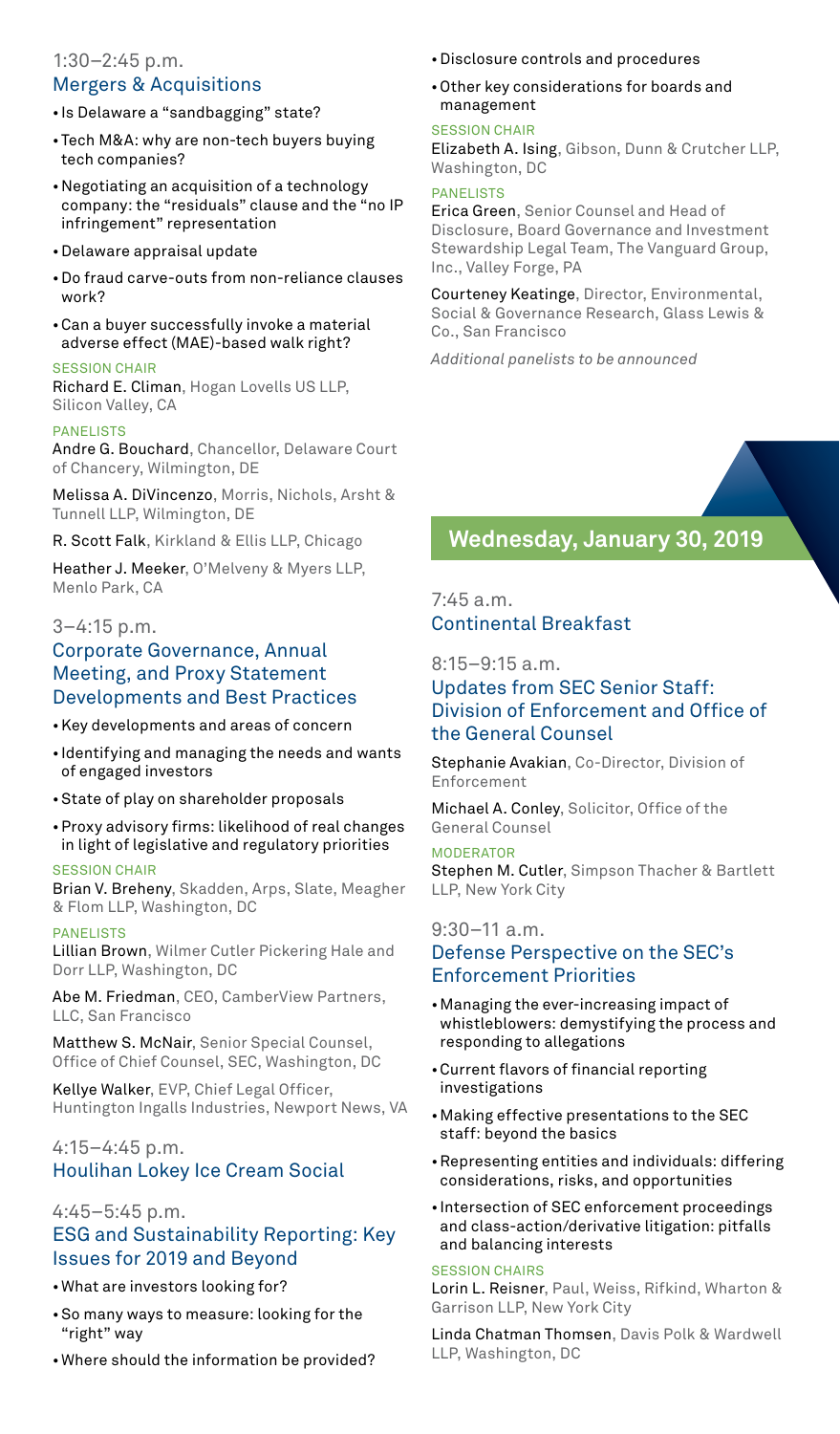#### PANELISTS

Stephen L. Cohen, Sidley Austin LLP, Washington, DC

Nancy Kestenbaum, Covington & Burling LLP, New York City

Jordan A. Thomas, Labaton Sucharow LLP, New York City

#### 11:15 a.m.–12:45 p.m. Hot Topics in Ethics: Cryptocurrency, #MeToo, and More

- •Lawyers as gatekeepers: SEC leans on lawyers to help police the cryptocurrency markets
- •Up-the-ladder reporting obligations in the era of #MeToo and other allegations
- •How lawyers should deal with potentially adverse information in corporate transactions
- Increased reliance on law firm general counsels

#### SESSION CHAIRS

#### Meredith B. Cross

Colleen P. Mahoney, Skadden, Arps, Slate, Meagher & Flom LLP, Washington, DC

#### PANELISTS

Martin S. Checov, O'Melveny & Myers LLP, San Francisco

Stanley Keller, Locke Lord LLP, Boston

Carole Silver, Professor of Global Law & Practice, Northwestern Pritzker School of Law, Chicago

#### 12:45–1 p.m. Boxed Lunch Break

#### $1-2$  p.m.

Everything You Always Wanted to Know About Securities Law but Were Never Given the Chance to Ask...

SESSION CHAIR Martin P. Dunn, Morrison & Foerster LLP, Washington, DC

PANELISTS Karen J. Garnett, Proskauer Rose LLP, Washington, DC

Dennis O. Garris, Alston & Bird LLP, Washington, DC

Scott Siamas, VP & Assistant General Counsel of Corporate, Securities & Global Governance, Salesforce, San Francisco

2 p.m. Program Concludes



O'Melveny & Myers LLP Polsinelli PC

Cleary Gottlieb Steen & Hamilton LLP • Mayer Brown LLP Stradling Yocca Carlson & Rauth • Wachtell, Lipton, Rosen & Katz Winston & Strawn LLP

*For information on becoming a sponsor or affiliate, contact: Peter.Skrabacz@law.northwestern.edu. For other inquiries, contact: professional-ed@law.northwestern.edu.*

# **Location and Hotel Information**

The Institute will be held at the Hotel del Coronado. Special guest room rate of \$295 is subject to availability through January 4, 2019.

Visit law.northwestern.edu/sri for more information